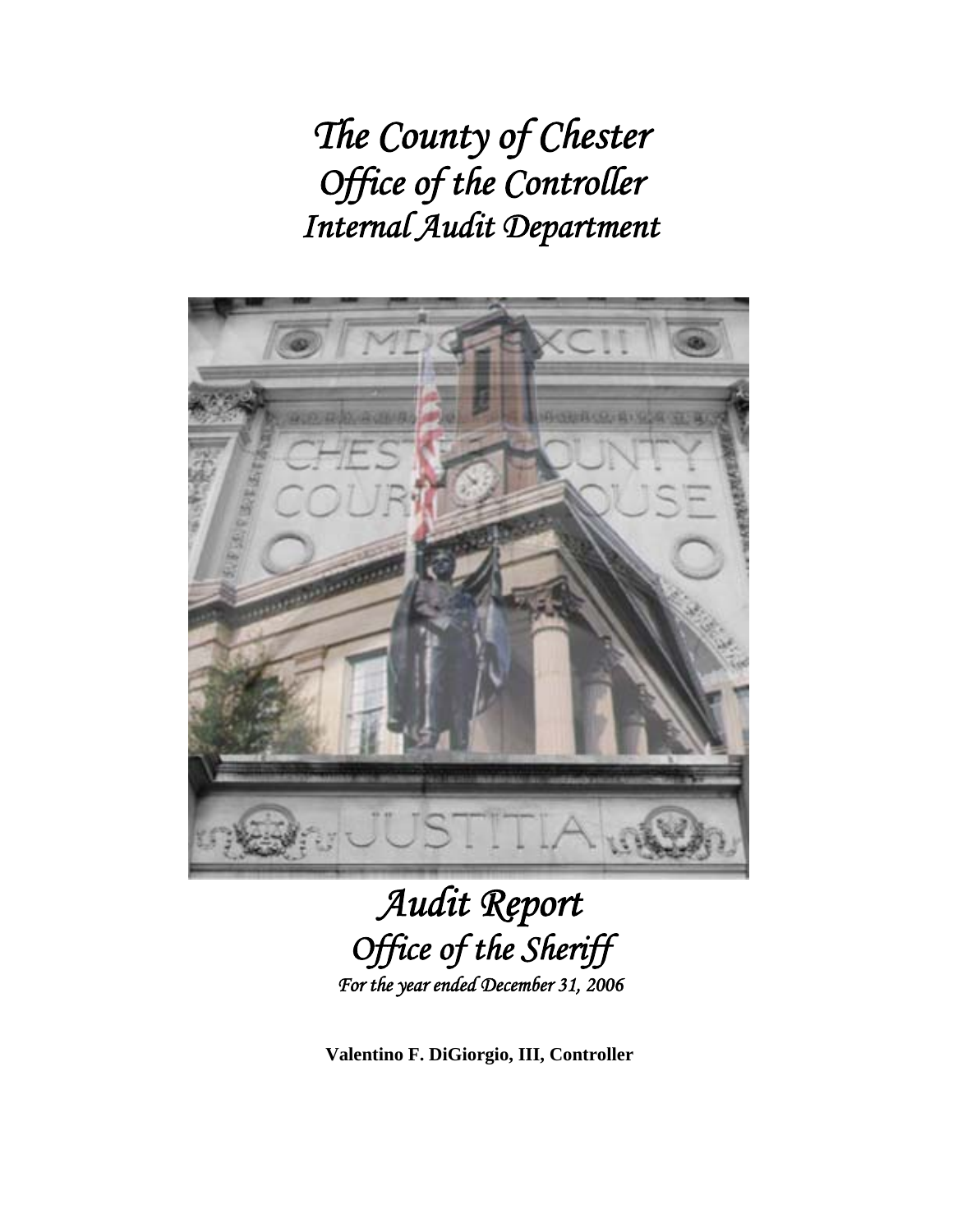## **AUDIT OF THE CHESTER COUNTY OFFICE OF THE SHERIFF**

**FOR THE YEAR ENDED DECEMBER 31, 2006** 

 **Carolyn B. Welsh, Sheriff 17 N. Church Street, Suite 126 West Chester, PA 19380**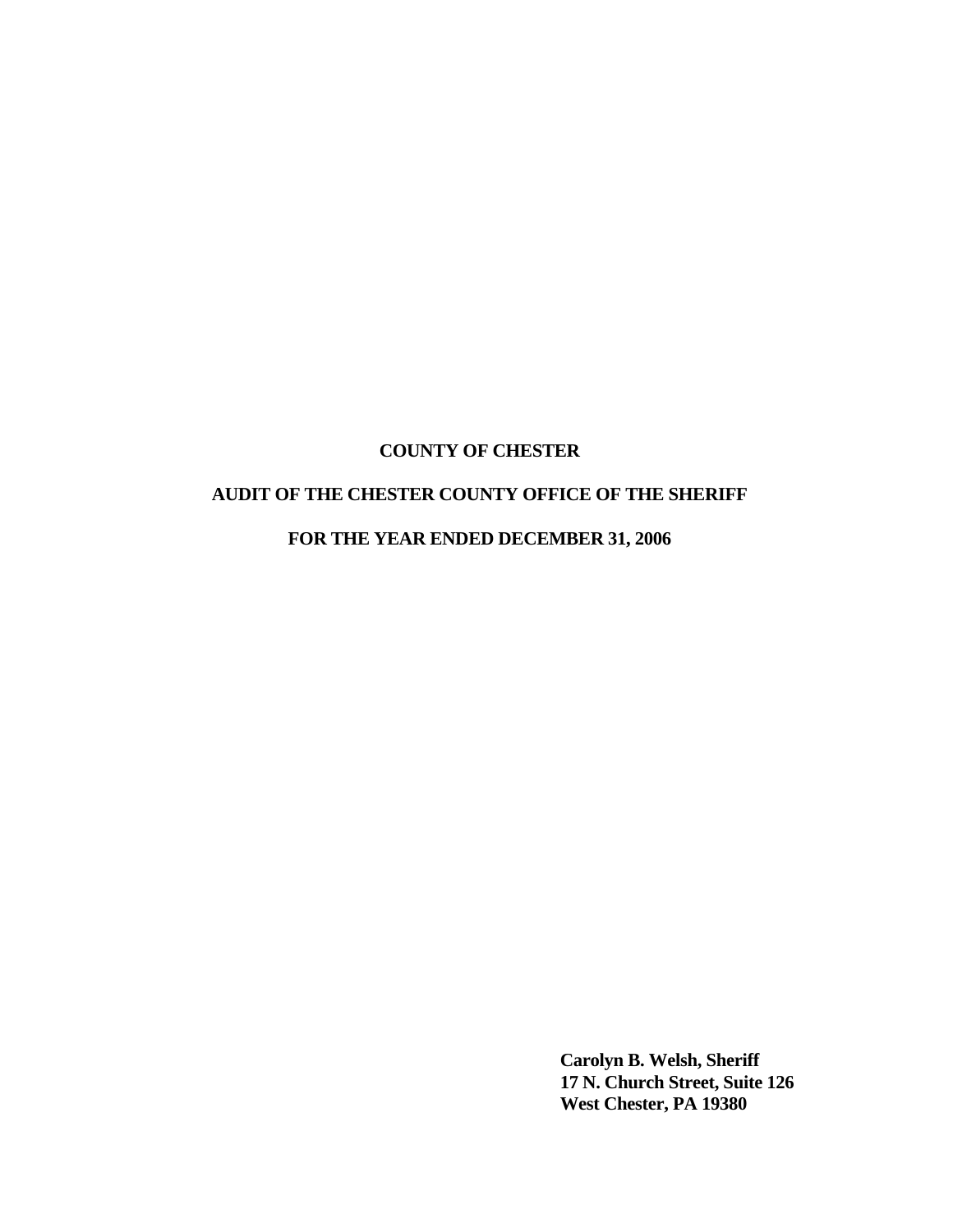# **AUDIT OF THE CHESTER COUNTY OFFICE OF THE SHERIFF**

# **TABLE OF CONTENTS**

| FINANCIAL STATEMENTS: |  |
|-----------------------|--|
|                       |  |
|                       |  |
|                       |  |
|                       |  |

| AUDITOR'S REPORT ON COMPLIANCE AND |  |
|------------------------------------|--|
|                                    |  |
|                                    |  |
|                                    |  |
|                                    |  |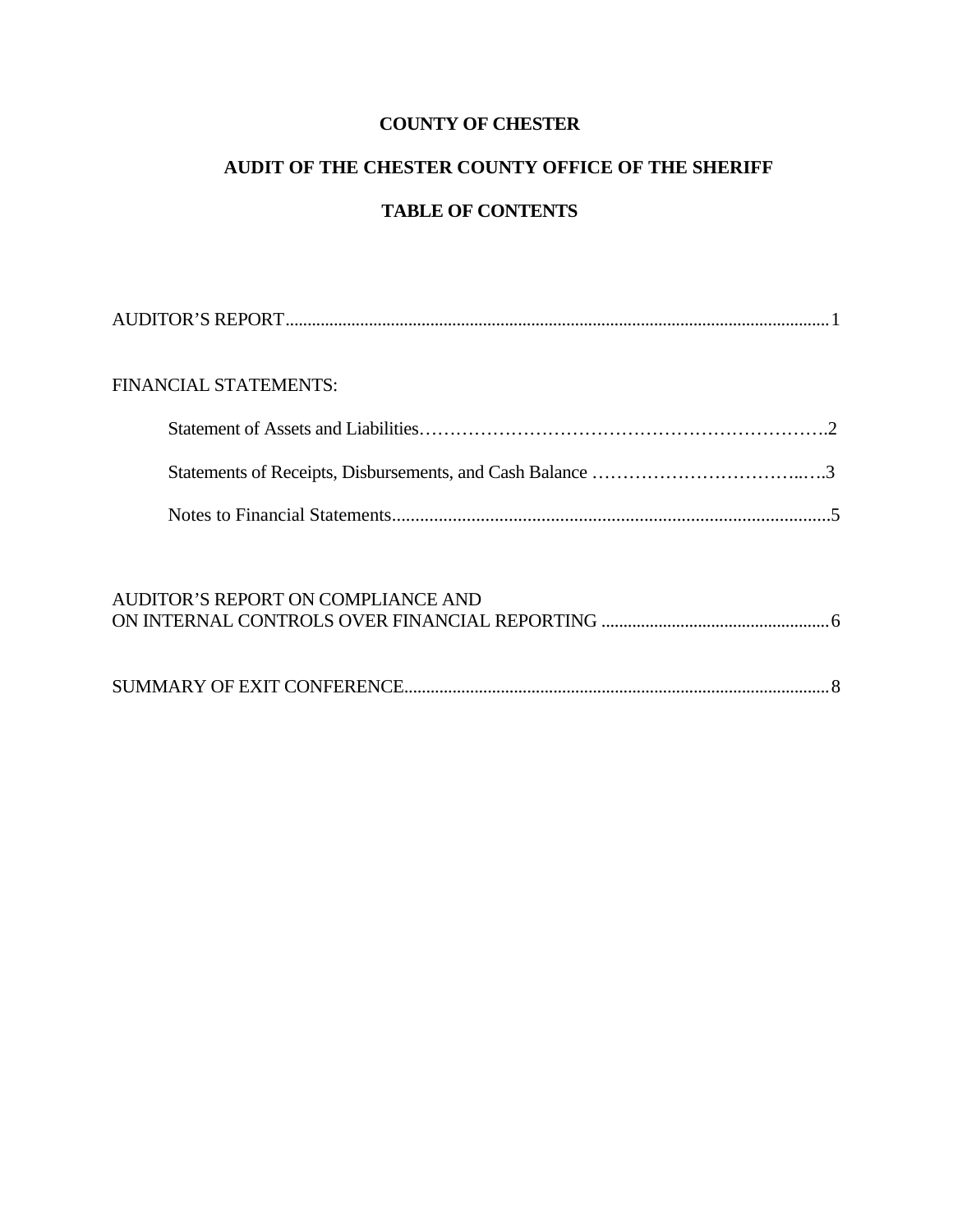

# **COUNTY OF CHESTER** OFFICE OF THE CONTROLLER

2 N. HIGH STREET, SUITE 540, P.O. BOX 2748, WEST CHESTER, PA 19380-0991 TELEPHONE: (610) 344-6155 FAX: (610) 344-6750

September 11, 2007

VALENTINO F. DIGIORGIO, III Controller

Sheriff of Chester County Chester County Courthouse West Chester, Pennsylvania

Internal Audit has audited the accounts of the *Office of the Sheriff* (*Sheriff*) as of December 31, 2006, and has compiled the attached Statement of Assets and Liabilities and the related Statements of Cash Receipts, Disbursements, and Cash Balances for the year then ended. It is Internal Audit's responsibility to audit annually the accounts of any office receiving money for use by the Commonwealth of Pennsylvania and to report the results of such audits to the Chester County Commissioners and the Chester County Court of Common Pleas. It is management's responsibility to maintain, update, and reconcile these accounts on a continuous basis.

Our audit was conducted in accordance with generally accepted auditing standards and the Government Auditing Standards issued by the Comptroller General of the United States. Those standards require that we plan and perform the audit in a manner that will provide *reasonable assurance* that the accounts are free of material misstatement and that amounts are properly supported and approved.

As described in Note 1, the accompanying financial statements are prepared on the cash basis of accounting, which is a comprehensive basis of accounting other than generally accepted accounting principles. Accordingly, the statements referred to above are not intended to present the financial position and results of operations of the *Sheriff* in conformity with generally accepted accounting principles

In our opinion, the accounts of the *Sheriff* are stated fairly as of December 31, 2006. Consequently, the corresponding financial statements prepared by Internal Audit present fairly, in all material respects, the assets and liabilities of the *Sheriff* as of December 31, 2006, and the cash receipts, disbursements, and cash balances for the year then ended.

In accordance with Government Auditing Standards, Internal Audit has also issued a report dated September 11, 2007, on our consideration of the *Sheriff's* internal control over financial reporting and on our tests of compliance with certain provisions of laws, regulations, policies and/or procedures. That report is an integral part of an audit performed in accordance with Government Auditing Standards and is to be read in conjunction with this report in considering the results of our audit.

Valent D. Livrio F

**Controller**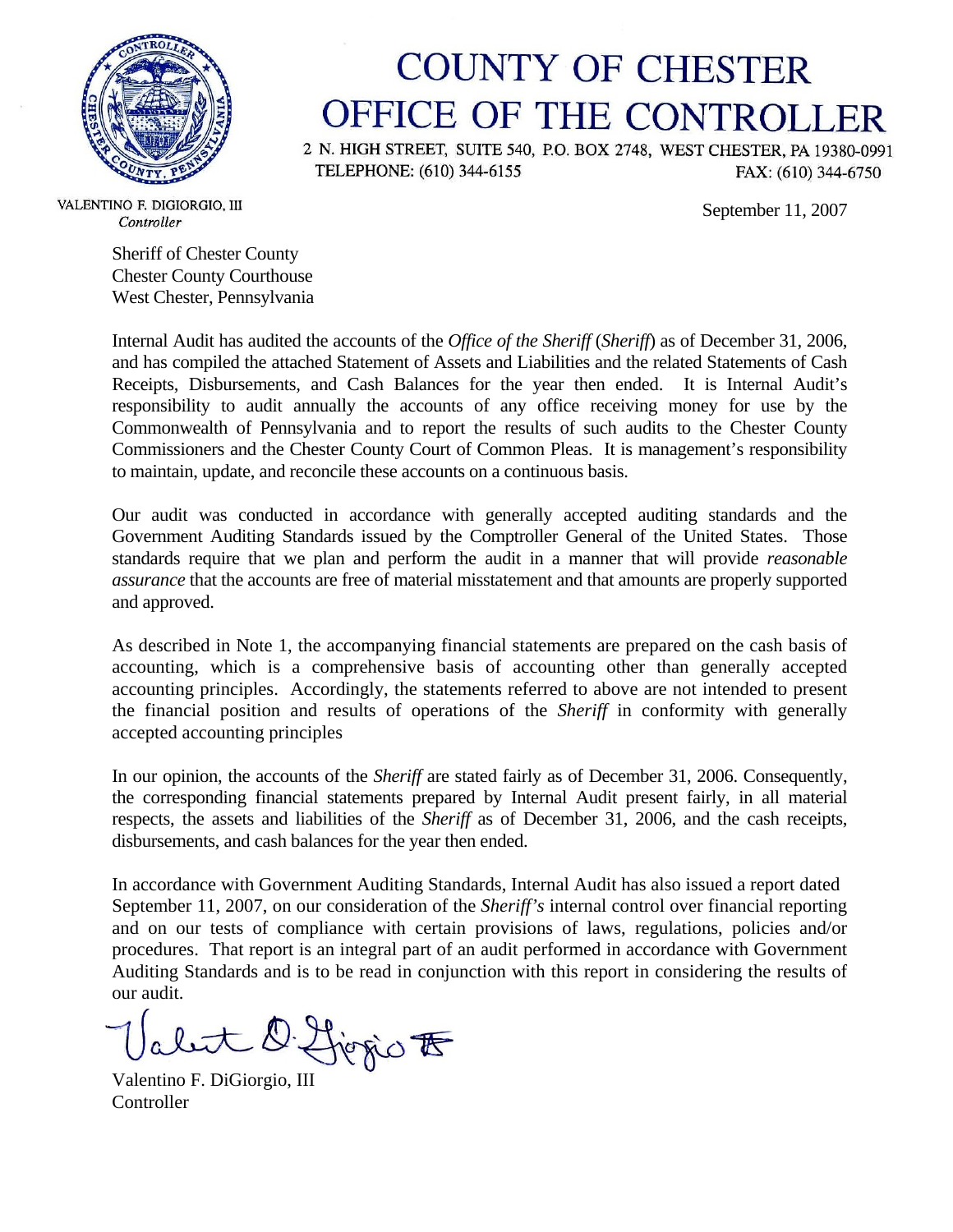#### **OFFICE OF THE SHERIFF**

#### **STATEMENT OF ASSETS AND LIABILITIES**

#### **DECEMBER 31, 2006**

# **Assets**

| Cash - Regular Account                                | \$3,062,141  |
|-------------------------------------------------------|--------------|
| Cash - Surcharge Account                              | 38,180       |
| Cash - Change Fund, Petty Cash, Imprest Fund          | 5,350        |
| <b>Accounts Receivable</b>                            | $\theta$     |
| <b>Total Assets</b>                                   | \$3,105,671  |
| <b>Liabilities</b>                                    |              |
| <b>Undisbursed Funds:</b>                             |              |
| County - Fees                                         | \$<br>60,038 |
| Settlement                                            | 2,996,697    |
| <b>PA Firearms Act Fee</b>                            | 5,406        |
| PA Surcharge                                          | 38,180       |
| Due to County – Change Fund, Petty Cash, Imprest Fund | 5,350        |
| <b>Total Liabilities</b>                              | \$3,105,671  |

The accompanying notes are an integral part of these financial statements.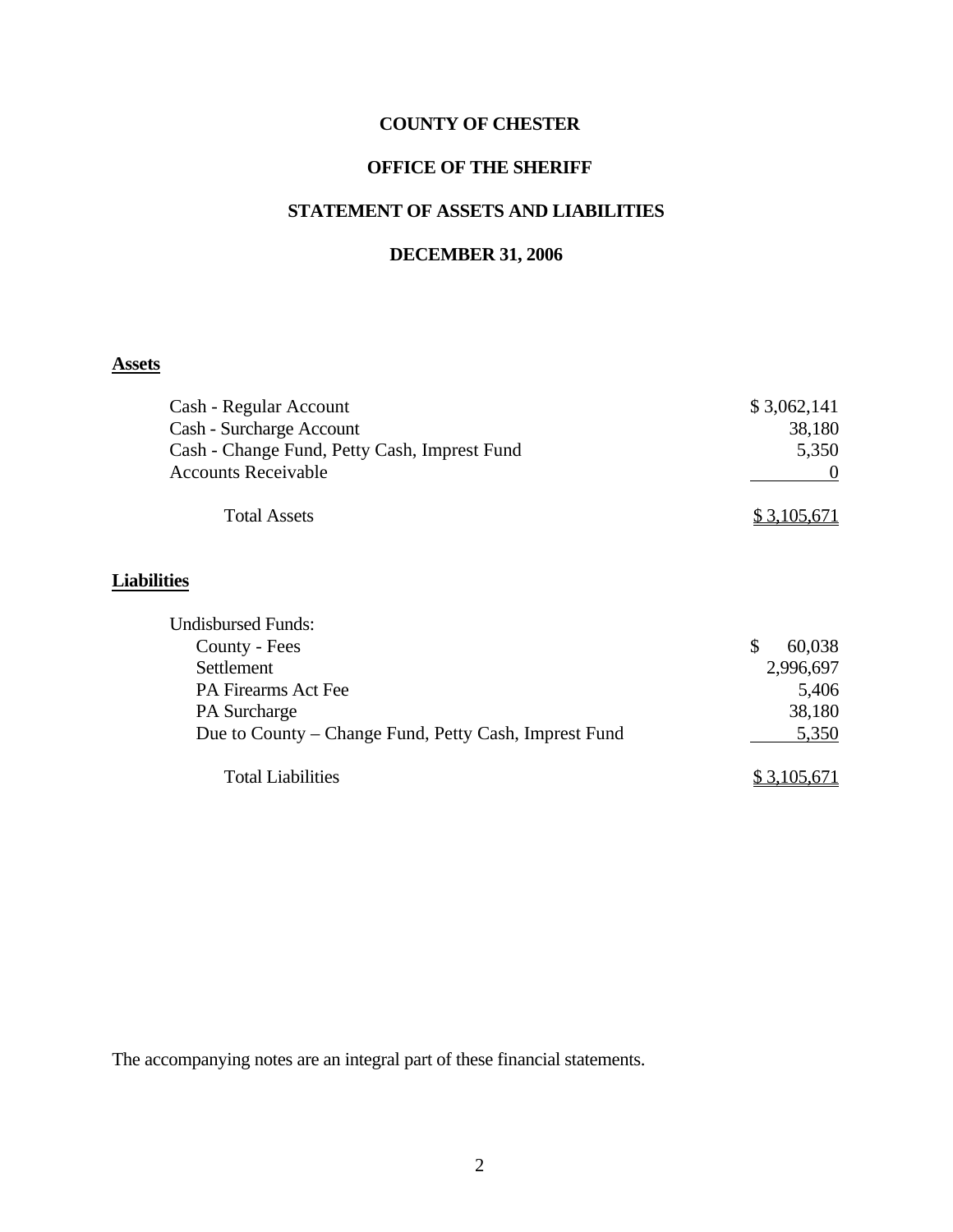#### **OFFICE OF THE SHERIFF**

#### **STATEMENT OF CASH RECEIPTS, DISBURSEMENTS, AND CASH BALANCE-- REGULAR ACCOUNT**

#### **FOR THE YEAR ENDED DECEMBER 31, 2006**

Cash Balance, January 1, 2006 \$ 2,126,875

| Receipts:                             |                 |              |           |
|---------------------------------------|-----------------|--------------|-----------|
| $Country - Fees$                      | \$<br>1,114,373 |              |           |
| County – Other                        | 349,719         |              |           |
| <b>Recorder of Deeds</b>              | 296,100         |              |           |
| PA Firearms Act Fee                   | 9,156           |              |           |
| Prothonotary                          | 1,827           |              |           |
| Trade                                 | 613,735         |              |           |
| Settlement                            | 12,875,622      |              |           |
| Interest                              | 102,491         |              |           |
| <b>Total Receipts</b>                 |                 | \$15,363,023 |           |
| Disbursements:                        |                 |              |           |
| $Country - Fee$                       | \$<br>1,131,084 |              |           |
| County $-$ Other                      | 349,719         |              |           |
| <b>Recorder of Deeds</b>              | 296,100         |              |           |
| PA Firearms Act Fee                   | 3,750           |              |           |
| Prothonotary                          | 1,827           |              |           |
| Trade                                 | 613,735         |              |           |
| Settlement                            | 12,031,542      |              |           |
| <b>Total Disbursements</b>            |                 | \$14,427,757 |           |
| Excess of receipts over disbursements |                 |              | 935,266   |
| Cash Balance, December 31, 2006       |                 |              | 3,062,141 |

The accompanying notes are an integral part of these financial statements.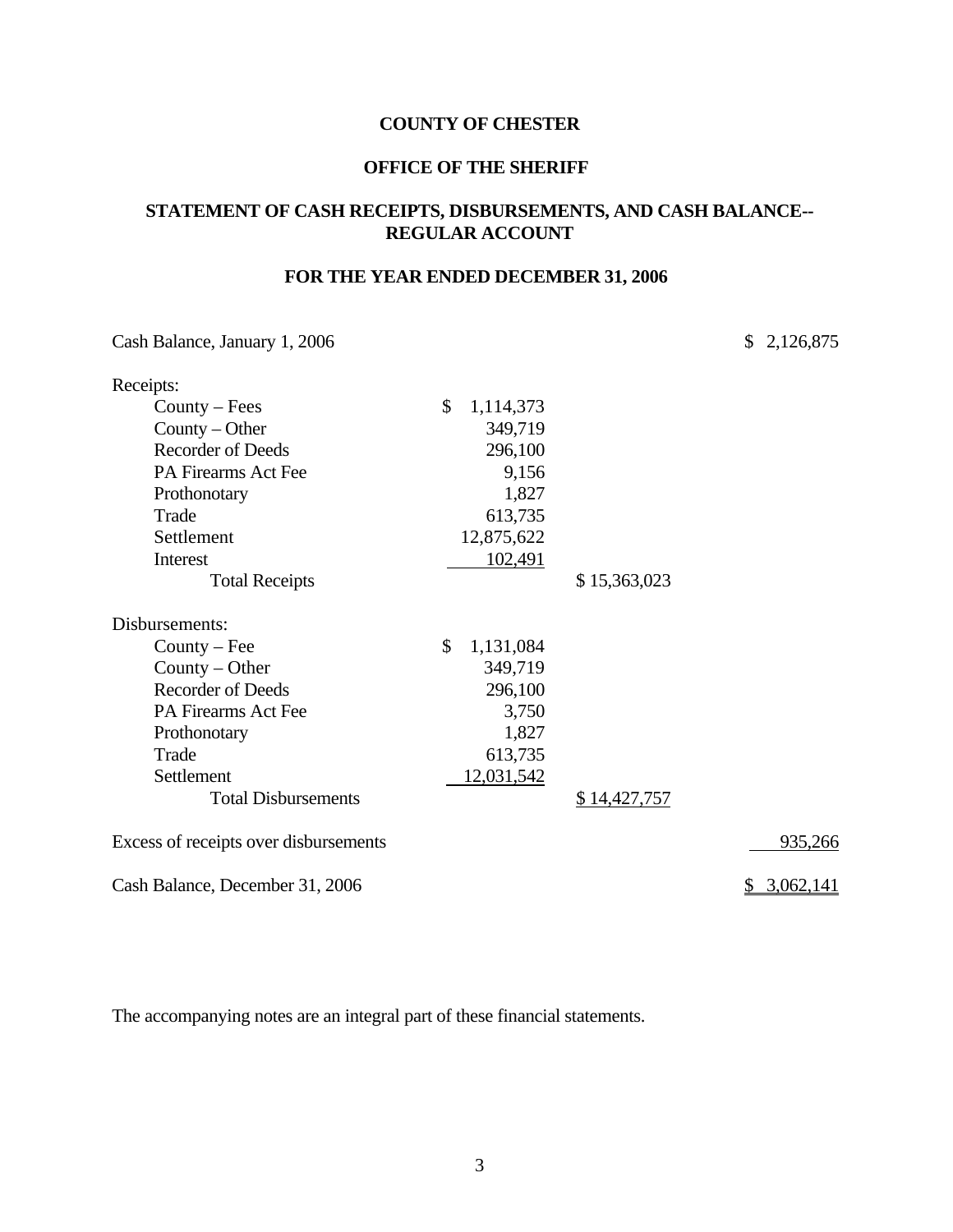#### **OFFICE OF THE SHERIFF**

#### **STATEMENT OF CASH RECEIPTS, DISBURSEMENTS AND CASH BALANCE-- SURCHARGE ACCOUNT**

#### **FOR THE YEAR ENDED DECEMBER 31, 2006**

| Cash Balance, January 1, 2006         |               |               | \$ | 40,250  |
|---------------------------------------|---------------|---------------|----|---------|
| Receipts:                             |               |               |    |         |
| <b>Fees Collected</b>                 | \$<br>122,380 |               |    |         |
| Interest                              | 227           |               |    |         |
| <b>Total Receipts</b>                 |               | \$<br>122,607 |    |         |
| Disbursements:                        |               |               |    |         |
| <b>State Surcharge</b>                | \$<br>124,450 |               |    |         |
| Interest                              | 227           |               |    |         |
| <b>Total Disbursements</b>            |               | \$<br>124,677 |    |         |
| Excess of disbursements over receipts |               |               |    | (2,070) |
|                                       |               |               |    |         |
| Cash Balance, December 31, 2006       |               |               |    | 38,180  |

The accompanying notes are an integral part of these financial statements.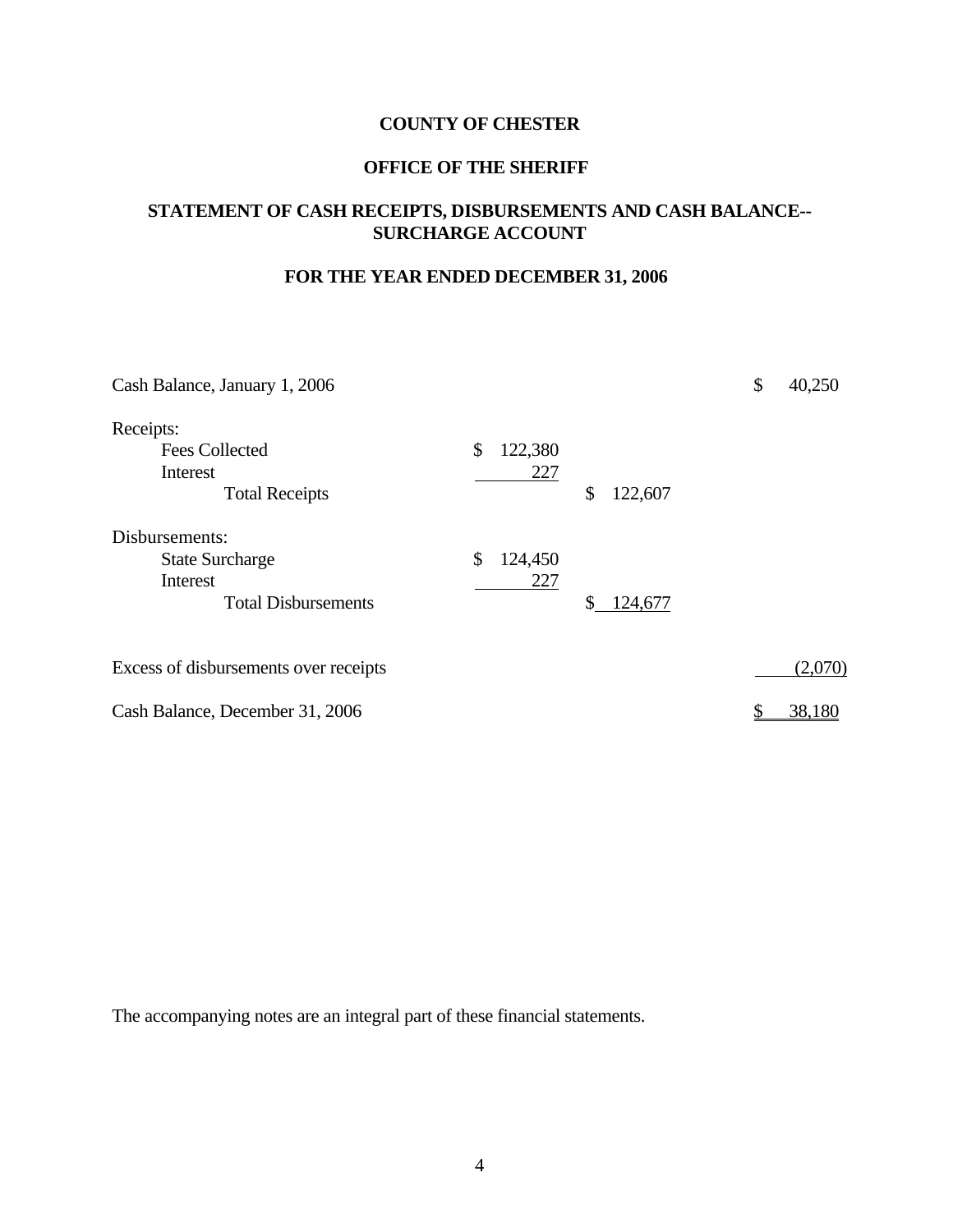#### **OFFICE OF THE SHERIFF**

#### **NOTES TO FINANCIAL STATEMENTS**

#### **FOR THE YEAR ENDED DECEMBER 31, 2006**

## *Note 1 - Summary of Significant Accounting Policies*

#### **Background and Reporting Entity**

The *Sheriff* acts as a conduit for the Commonwealth of Pennsylvania, the County of Chester, related political subdivisions, and the citizens it serves. Consequently, the *Sheriff's* cash balance at any point in time represents undisbursed funds to one (or all) of these parties. For financial statement purposes, these undisbursed funds are included as a liability of the *Sheriff.*

The actual operating expenses of the *Sheriff* are paid by the County of Chester. These costs include the salary and wages of office employees, fringe benefits, postage, telephone, office supplies, computer/LAN use, and furniture and equipment. These costs are not included in the audited Statements of Cash Receipts, Disbursements, and Cash Balance.

#### **Basis of Accounting**

The books and records of the *Sheriff* are maintained on the cash basis of accounting. Consequently, receipts are recognized when received rather than when assessed or otherwise due, and disbursements are recognized when paid rather than when the obligation is incurred. Accordingly, the accompanying statements do not present the assets, liabilities, receipts, disbursements, and cash balances in accordance with generally accepted accounting principles.

#### *Note 2 – Legal Matters*

Our audit disclosed no new pending litigation involving the *Sheriff* and its Sheriff (Carolyn B. Welsh) for the year ended December 31, 2006.

#### *Note 3 – Uniform Firearms Act*

On May 9, 2006 provisions of Act 66, The Uniform Firearms Act went into effect. Section 6109(h) of the Act provide for the collection of an additional fee of \$5.00 to be remitted to the Firearms License to Carry Modernization Account and an additional fee of \$1.00 to be collected from each license applicant to be remitted to the Firearms License Validation System Account. Both accounts are special restricted receipt accounts within the General Fund of the State Treasury. The Pennsylvania Commission Crime and Delinquency and the Pennsylvania State Police are required to implement standards to make the license process more uniform within five (5) years. The moneys and income generated by the fees are to be awarded as grants to sheriffs to implement the system including grants to reimburse sheriffs for expenses incurred prior to the five (5) year period.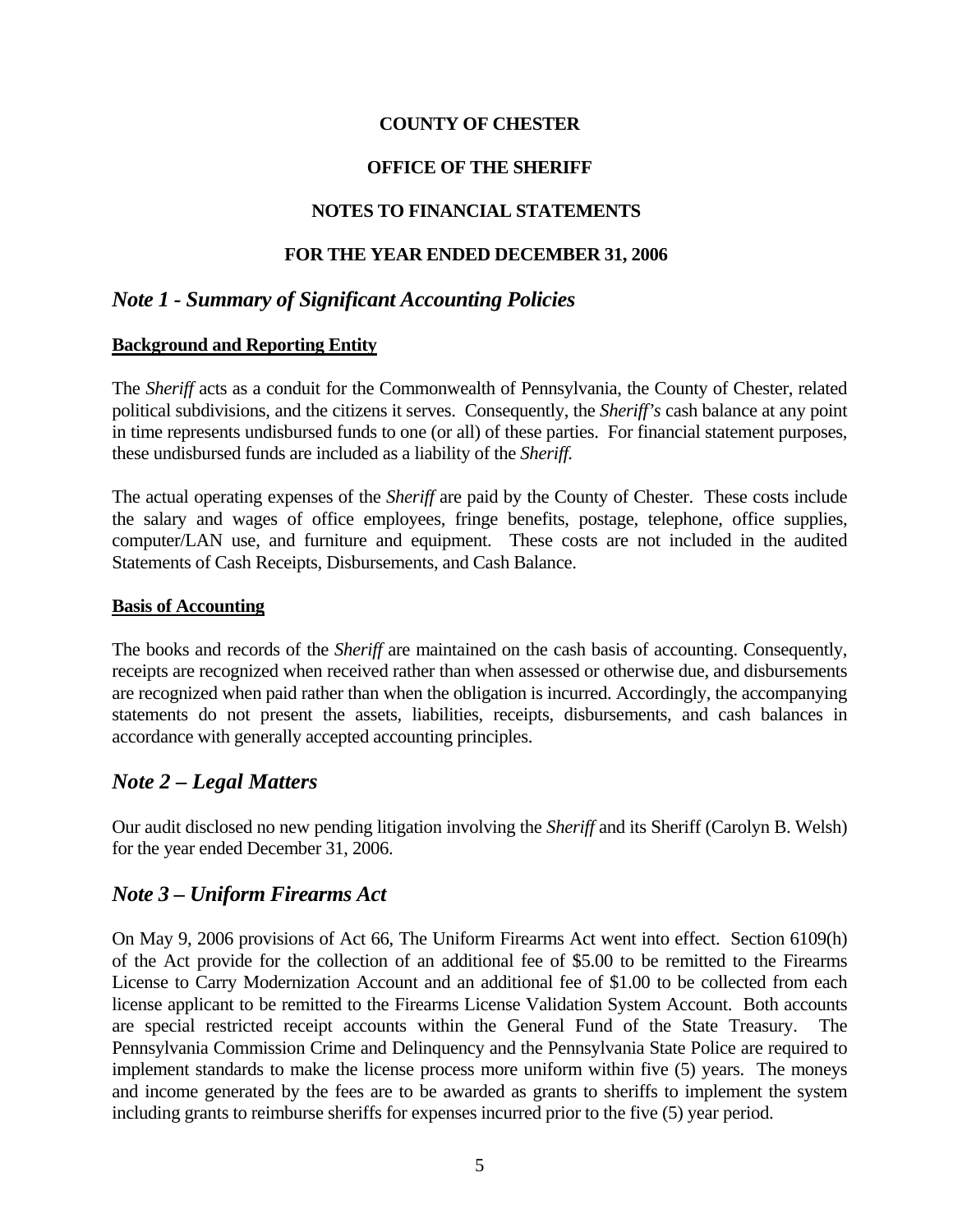

# **COUNTY OF CHESTER** OFFICE OF THE CONTROLLER

2 N. HIGH STREET, SUITE 540, P.O. BOX 2748, WEST CHESTER, PA 19380-0991 TELEPHONE: (610) 344-6155 FAX: (610) 344-6750

September 11, 2007

VALENTINO F. DIGIORGIO, III Controller

> Sheriff of Chester County Chester County Courthouse West Chester, Pennsylvania

#### **Report on Compliance and on Internal Controls Over Financial Reporting**

In accordance with Government Auditing Standards, the scope of our audit included an examination and evaluation of the adequacy and effectiveness of the *Sheriff's* system of internal control and the *Sheriff's* quality of performance in carrying out its assigned responsibilities. The primary objectives of internal controls include the following:

- Compliance with policies, procedures, laws and regulations
- Accomplishment of goals
- Reliability and integrity of information
- Economical and efficient use of resources
- Safeguarding of assets

In addition, generally accepted auditing standards (GAAS) require that auditors obtain an understanding of the internal control process and assess control risk in financial statement audits. For a financial statement audit, internal control is defined as a process which is designed to provide reasonable assurance that objectives regarding the reliability of financial reporting, the effectiveness and efficiency of operations, and the compliance with applicable laws and regulations are achieved. The internal control process consists of five components. They are the *control environment*, *risk assessment*, *information and communication*, *monitoring*, and *control activities*.

The *control environment* sets the tone of the organization and is the foundation for all other components of internal control. The collective effect of various important factors defines the *control environment,* which in turn establishes, enhances, or mitigates the effectiveness of policies and procedures. These important factors include the entity's organizational structure and methods of assigning authority and responsibility.

The *risk assessment* is the entity's identification and analysis of relevant risks to the achievement of its objectives, and forms a basis for determining how the risks should be managed.

*Information and communication* are the identification, capture, and exchange of information in a form and time frame that enables people to carry out their responsibilities.

*Monitoring* is a process that assesses the quality of internal control performance over time.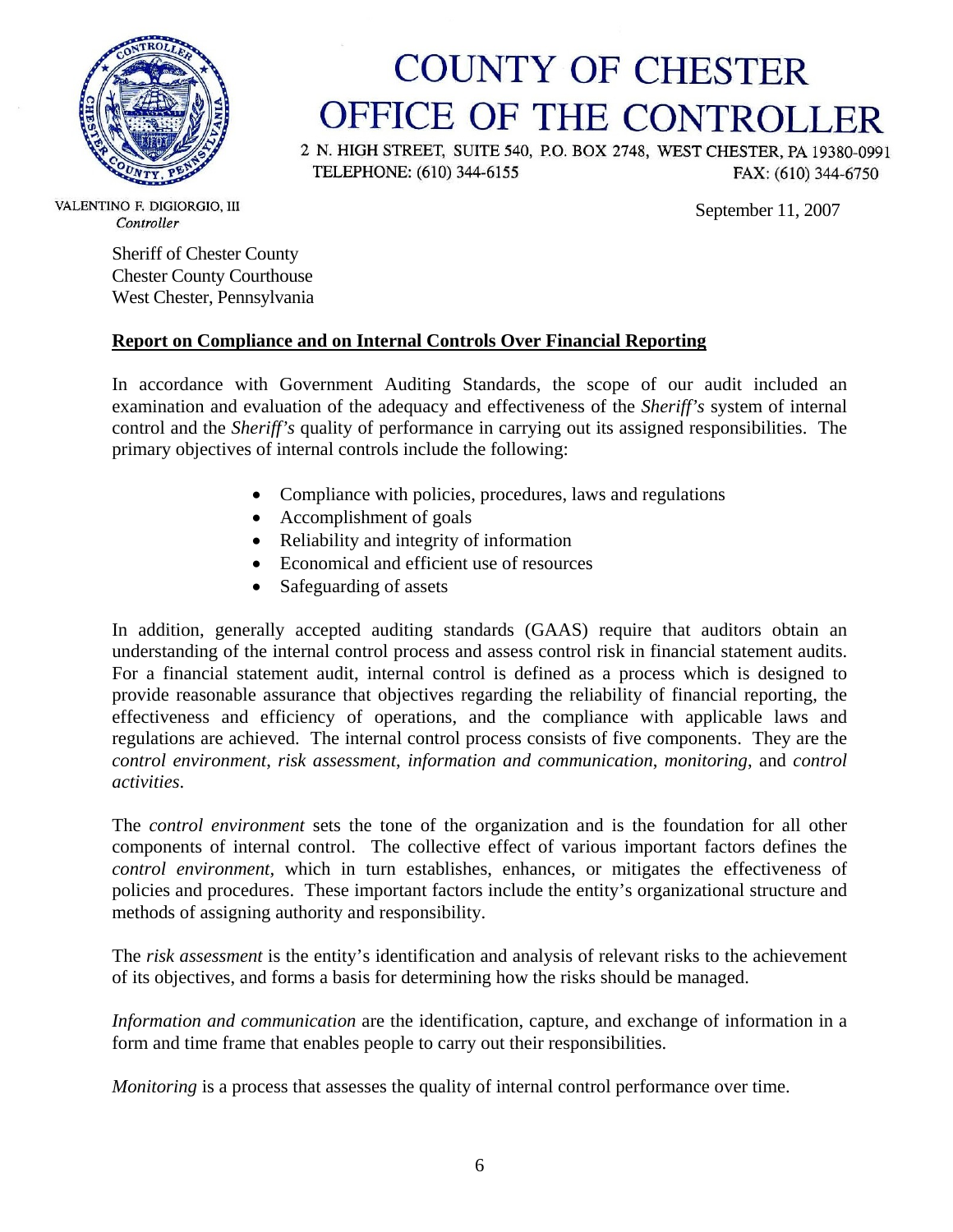#### **Report on Compliance and on Internal Controls Over Financial Reporting**

*Control activities* are the policies and procedures that help ensure management directives are carried out. These policies and procedures may be classified as:

- Authorization
- Segregation of duties
- Documentation
- Physical safeguards
- Independent checks and balances.

Our audit disclosed no significant weaknesses that, in our opinion, pose a significant risk to the *Sheriff* or the County of Chester.

Findings of a lesser significance involving the areas of compliance and the internal control structure, specifically:

- Safeguarding of assets with respect to the weapons inventory
- Compliance with policies/procedures with respect to voided disbursements, and cash disbursements

have been addressed under separate cover with the management of the *Sheriff* for its action and/or response. Copies of the Management Letter will be made available upon request.

This report is intended for the information of the Chester County Commissioners and the Chester County Court of Common Pleas. This report is, however, a matter of public record, and its distribution is not limited.

Valet D. Ljegio F

Valentino F. DiGiorgio, III **Controller**